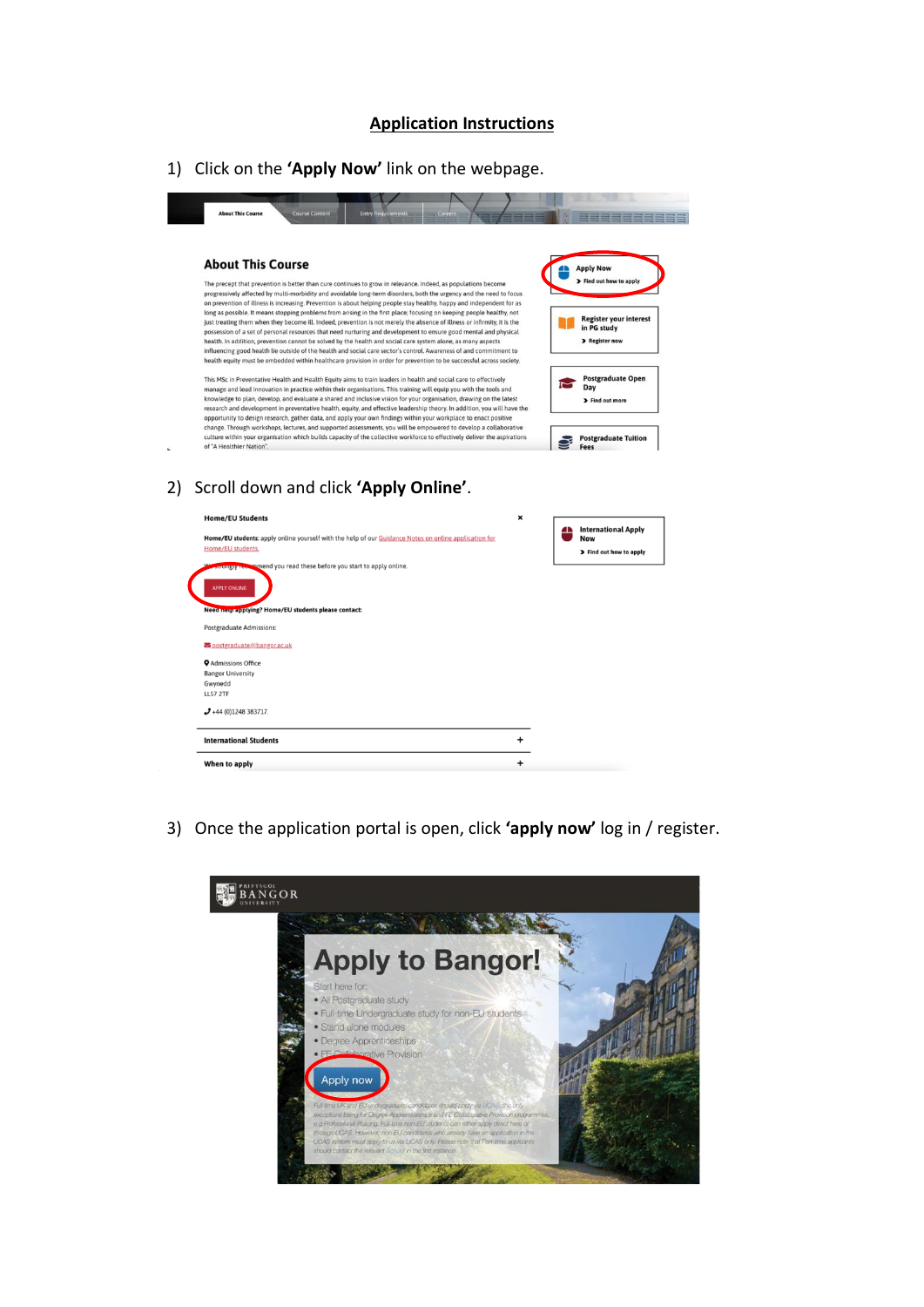4) At the top of the application portal, you will see links to several pages that require populating, starting with your personal details. Fill these fields in and continue through the pages.

| PRIFYSGOL<br>N GOR<br><b>IVERSITY</b>                                                                                                                    |      |          |                  |                                                                              |         |           |            | williamssara2019@gmail.com | Logout  | Cymraeg      |  |  |  |
|----------------------------------------------------------------------------------------------------------------------------------------------------------|------|----------|------------------|------------------------------------------------------------------------------|---------|-----------|------------|----------------------------|---------|--------------|--|--|--|
| Applications                                                                                                                                             | Menu | Personal | Programme        | Additional Info                                                              | Contact | Education | Employment | Language                   | Finance | Documents    |  |  |  |
| <b>Personal Details</b>                                                                                                                                  |      |          |                  |                                                                              |         |           |            |                            |         |              |  |  |  |
| Please enter personal information about yourself on this page.<br>Your application will not be discriminated on the grounds of gender, age or ethnicity. |      |          |                  |                                                                              |         |           |            |                            |         |              |  |  |  |
|                                                                                                                                                          |      |          |                  |                                                                              |         |           |            |                            |         |              |  |  |  |
|                                                                                                                                                          |      |          | Title *          | ---------<br>Select your title                                               |         |           |            |                            |         | $\checkmark$ |  |  |  |
|                                                                                                                                                          |      |          | Given name *     | Given name                                                                   |         |           |            |                            |         |              |  |  |  |
|                                                                                                                                                          |      |          |                  | Enter your first given name as it appears in your passport                   |         |           |            |                            |         |              |  |  |  |
|                                                                                                                                                          |      |          | Family name *    | Family name<br>Enter your family name in full as it appears in your passport |         |           |            |                            |         |              |  |  |  |
|                                                                                                                                                          |      |          | Previous surname |                                                                              |         |           |            |                            |         |              |  |  |  |
|                                                                                                                                                          |      |          |                  | Previous surname<br>Enter your previous surname if applicable                |         |           |            |                            |         |              |  |  |  |
|                                                                                                                                                          |      |          | Preferred name   | Preferred name                                                               |         |           |            |                            |         |              |  |  |  |

5) Once the personal information section is completed, move along to the Programme tab.

| PRIFYSGOL<br>BANGOR                                                                                  |                                                                                                    |                                                                                  | williamssara2019@gmail.com | Logout | Cymraeg |
|------------------------------------------------------------------------------------------------------|----------------------------------------------------------------------------------------------------|----------------------------------------------------------------------------------|----------------------------|--------|---------|
| Applications<br>Personal<br>Menu<br>Programme<br>Available programmes                                | Additional Info<br>Contact<br>Education                                                            | Employment<br>Finance<br>Documents<br>Language                                   |                            |        |         |
| Undergraduate/ Bachelor Degree<br>(BSc, BA, LLB)                                                     | Postgraduate/Taught masters<br>(MSc. MA, MBA, LLM)                                                 | Postgraduate Research<br>(PhD, EDD, MPhil, Masters by Research)                  | <b>MRes</b>                |        |         |
| Undergraduate                                                                                        | Postgraduate                                                                                       | Your own research project<br><b>Bangor University Advertised</b><br>Studentships | MRes                       |        |         |
| Non-graduating applications / stand<br>alone modules                                                 | Restriced admission (passcode<br>required)                                                         | Distance Learning                                                                |                            |        |         |
| Non-graduating Undergraduate<br>Non-graduating Postgraduate<br>Taught<br>Non-graduating Postgraduate | Professional Policing, Degree<br>Apprenticeship<br><b>DIP/DBT</b> Dialectical Behaviour<br>Therapy | Distance Learning                                                                |                            |        |         |
| Research                                                                                             | Mental Health Nursing (Part-time)                                                                  |                                                                                  |                            |        |         |

If you are applying for the MSc / PGDip / PGCert, go to **'Postgraduate / Taught Masters'** and click on **'Postgraduate'**.

If you are applying for the Flexible Delivery Modules, go to **'non-graduating applications / stand-alone modules'** and click on **'Non-graduating Postgraduate taught'.** 

If you are applying for Distance Learning, go to **'Distance Learning'** and select the desired **Preventative Health** course.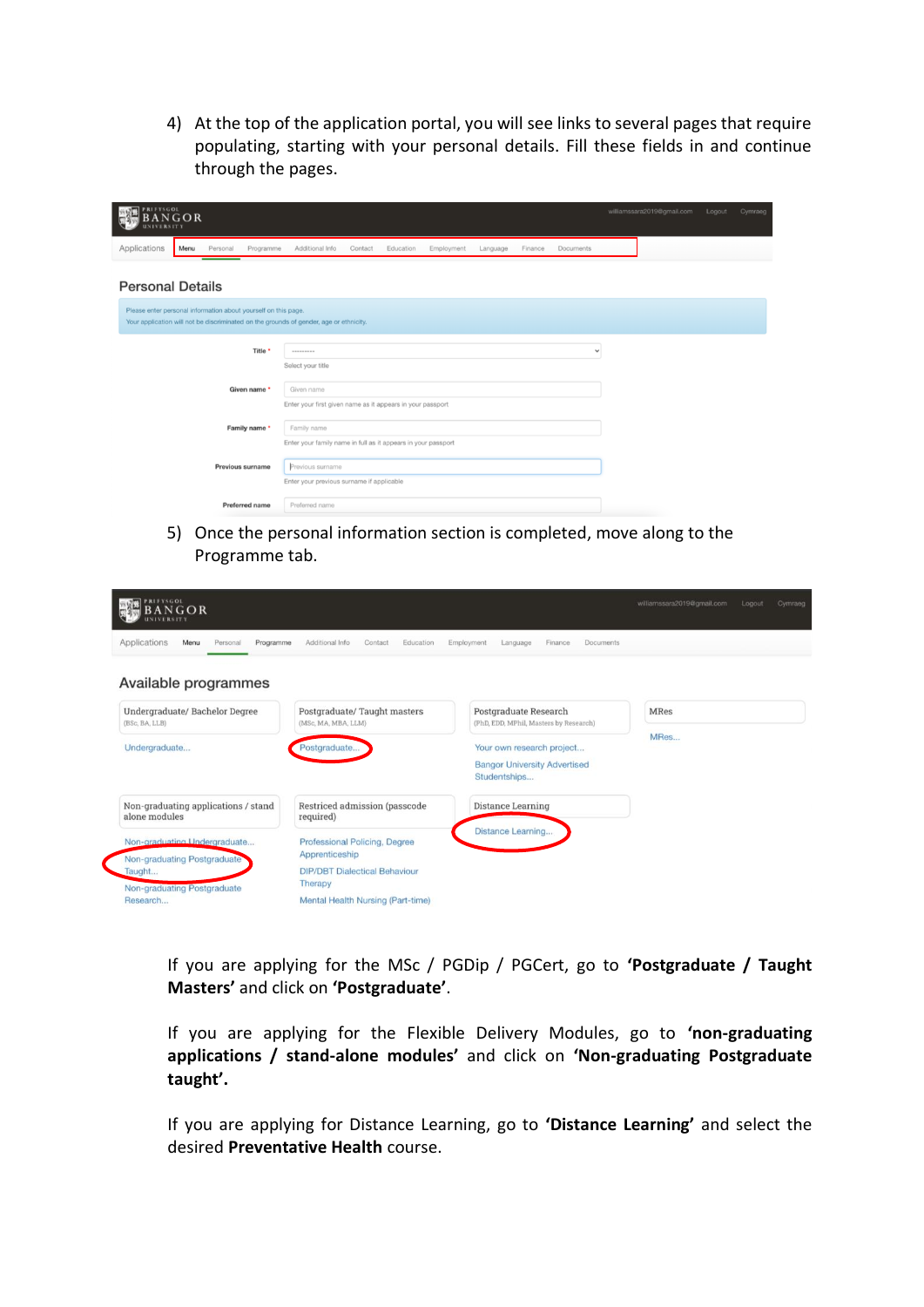## 6) **FOR MSc / PG Dip / PG Cert**

Begin to type **'Preventative'** into the **'Course Lookup'** field and choose the course you wish to apply for in the drop down.

| Prev | Course lookup *<br>Start typing programme name                            |  |
|------|---------------------------------------------------------------------------|--|
|      |                                                                           |  |
|      |                                                                           |  |
|      |                                                                           |  |
|      | MSc Preventative Health and Health Equity (MSC/PHHEQ B7DT)                |  |
|      | MSc Preventative Health and Health Equity (3-yr part-time) (MSC/PH3 B7DP) |  |
|      | PGCert Preventative Health and Health Equity (CERT/PHHEQ B7DR)            |  |
|      | PGDip Preventative Health and Health Equity (DIP/PHHEQ B7DS)              |  |
|      |                                                                           |  |
|      |                                                                           |  |
|      |                                                                           |  |

Once you've chosen your course, continue to fill out the rest of the fields.

| <b>PRIFYSGOL</b><br>$N$ GOR<br><b>NIVERSITY</b> |                                                                                                                                                                                                                                         | williamssara2019@gmail.com<br>Logout<br>Cymraeg          |
|-------------------------------------------------|-----------------------------------------------------------------------------------------------------------------------------------------------------------------------------------------------------------------------------------------|----------------------------------------------------------|
| Applications<br>Menu                            | Personal<br>Programme<br>Additional Info<br>Contact<br>Education<br>Employment<br>Documents<br>Language<br>Finance                                                                                                                      |                                                          |
|                                                 | Course lookup *<br>MSc Preventative Health and Health Equity (MSC/PHHEQ B7DT)<br>Part time *<br>Full time<br>If you do not require a Tier 4 student visa and wish to study part-time or via distance-learning, select 'Part time' here. | ٠<br>$\checkmark$                                        |
|                                                 | Starting *<br>Please select when you want to start<br>Add                                                                                                                                                                               | $\checkmark$<br>Cancel                                   |
| <b>YSGOL</b>                                    | <b>Bangor University</b><br>+44 (0) 1248 351151<br>Bangor, Gwynedd, LL57 2DG                                                                                                                                                            | Registered Charity. No. 1141565<br>Copyright © 2001-2021 |